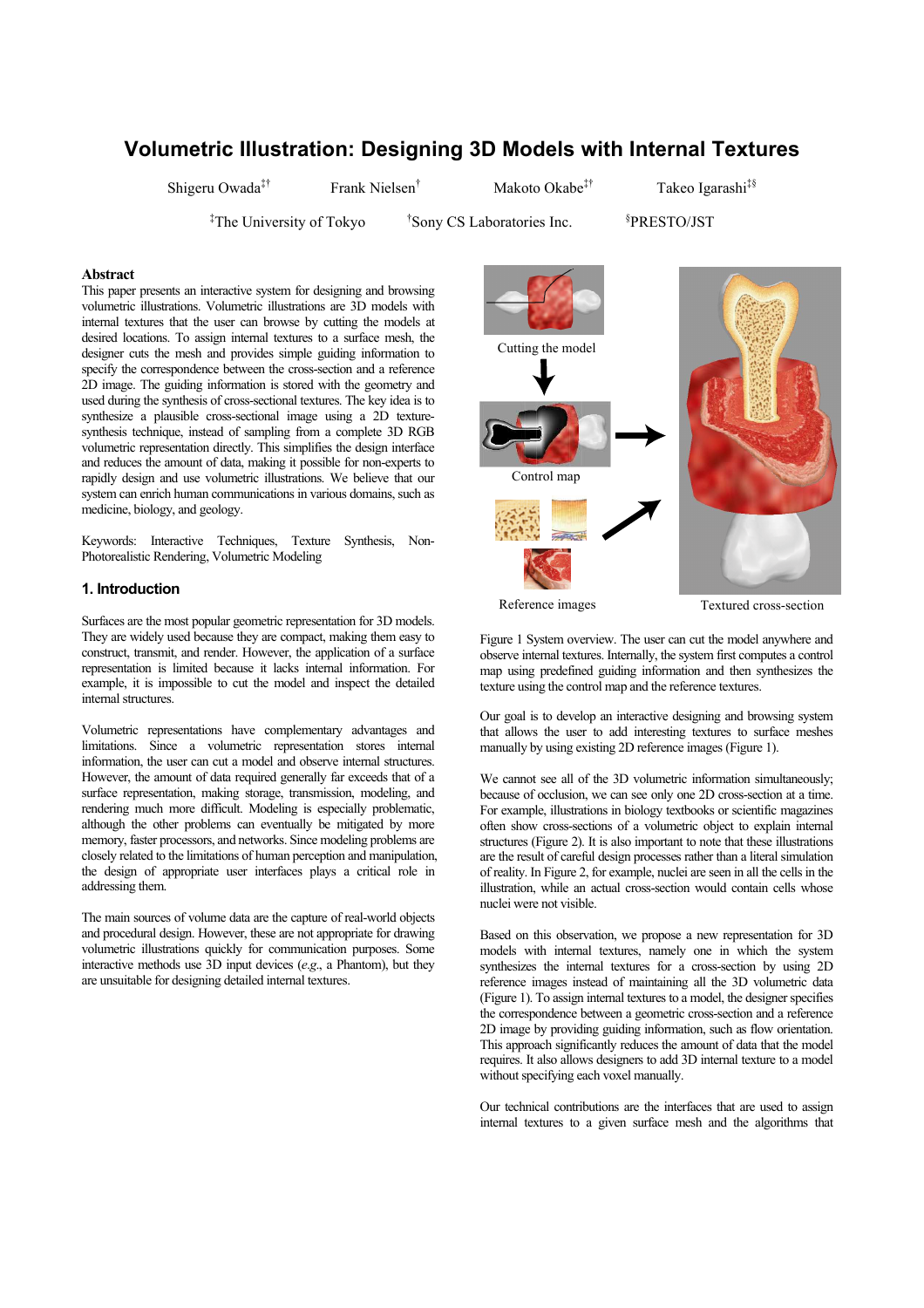synthesize textures on a cross-section. On a larger scale, our contribution is a modeling structure in which the specification and viewing of simple volumetrically textured models is easy and convenient, allowing non-experts to create volumetric illustrations rapidly.



Figure 2 An example of an illustration that reveals internal structures (courtesy of Saeko Sato).

## **2. Related work**

**Volumetric modeling**. One popular approach to designing volume data is to use procedural methods [Perlin 1985; Kniss *et al*. 2002], which enable the user to design various 3D structures, such as marble, clouds, and fire, using relatively simple programs. Cutler *et al*. [2002] proposed a scripting language for volumetric modeling. However, it is difficult for most people to obtain a desired texture by programming or adjusting parameters.

Another popular source of volumetric data is the capture of existing real objects using special-purpose instruments, such as computed tomography (CT) scanners or cameras to take pictures of the slices [Banvard 2002]. However, the user can capture only existing objects. It is often desirable to design appropriate representations for communication purposes manually.

There are systems that use 3D pointing devices [Galyean and Hughes 1991; Ferley *et al*. 2000] or standard 2D devices [Wang and Kaufman 1995] to create 3D volumes. However, they are designed mainly to convey the overall shape of a model and it is still difficult to design the detailed internal textures of 3D volumes.

**Texture synthesis**. Texture synthesis algorithms take reference images as input and synthesize new images that appear similar. Texture synthesis algorithms can be categorized into four types: frequency domain, pixel-based, patch-based, and non-periodic tiling. Early systems used frequency domain techniques [Heeger and Bergen 1995], but they can handle only specific types of texture. The pixel-based approach [Efros and Leung 1999; Wei and Levoy 2000] uses a simpler strategy, and various extensions have been developed [Ashikhmin 2001; Hertzmann *et al*. 2001]. The patch-based [Efros and Freeman 2001; Kwatra *et al*. 2003] and non-periodic sampling [Stam 1997; Cohen *et al*. 2003] approaches can generate high-quality images quickly.

Some texture-synthesis techniques have been extended to 3D textures. Heeger and Bergen [1995] extended their frequency domain methods to 3D textures, and Wei [2001] used a pixel-based technique to generate 3D volumes from 2D references. Other extensions synthesize textures on the surface of 3D models; Turk [2001] used a pixel-based technique and Praun *et al*. [2000] used a patch-based technique.

**Non-photorealistic modeling and rendering**. Our system draws inspiration from various non-photorealistic rendering (NPR) systems that focus on the communication of particular information rather than the simulation of light transport [Gooch and Gooch 2001]. Our system is particularly influenced by the stylized rendering of 3D models that synthesize interesting 2D pictures by adding details to simple 3D geometries on the fly [Lake *et al*. 2000; Kalnins *et al*. 2002]. In a similar spirit, we synthesize detailed textures on cross-sections of simple surface models.

Some systems also address the problem of authoring. Hertzmann *et al*. [2001] introduced a painting interface for directing the texturesynthesis process for various artistic expressions; Kalnins *et al*. [2002] proposed an interface for painting a 3D model to specify rendering styles directly. Like these systems, our system provides a tailored user interface for intuitively designing volumetric illustrations.

#### **3. User interface**

#### **3.1 Browsing interface**

The system comprises two functions: browsing and modeling. The browsing interface is a subset of the modeling interface. The browsing interface is a standard 3D model viewer with an extension that allows inspection of internal textures using a cut operation. Rotating and translating the model are assigned to the right mouse button, and cutting the model is assigned to the left mouse button. If the right button is pressed on the model, the model rotates. If the right button is pressed elsewhere, the model translates parallel to the screen.

The user can cut the model by drawing a freeform stroke that crosses the model on the screen [Igarashi *et al*. 1999] (Figure 3). The cut object then opens automatically with animation [Owada *et al*. 2003] and the user can see the internal textures on the cross-section. The model closes when the user clicks an empty space.



Figure 3 Inspecting internal structures using a freeform cut operation.

Although our current implementation uses a cut operation that is based on a freeform stroke, the framework can easily be extended to support other interfaces for specifying cross-sections, such as 3D magic lenses [Viega *et al*. 1996] and two-handed operations using a prop and a plate [Hinckley *et al*. 1994].

### **3.2 Modeling interface**

The modeling operation starts by loading a predefined surface mesh (*i*.*e*., a surface mesh that delimits volumetric regions) and predefined 2D images. The goal of the modeling operations is to specify how given images are to be mapped to the interior of the given surface mesh, while existing methods usually specify textures on surfaces [Hanrahan and Haeberli 1990; Pederson 1996]. The modeling process has the following steps.

- 1. Cut the target 3D model and specify a 3D region to be textured by clicking on the cross-section.
- 2. Choose one of the three texture types to use for the region.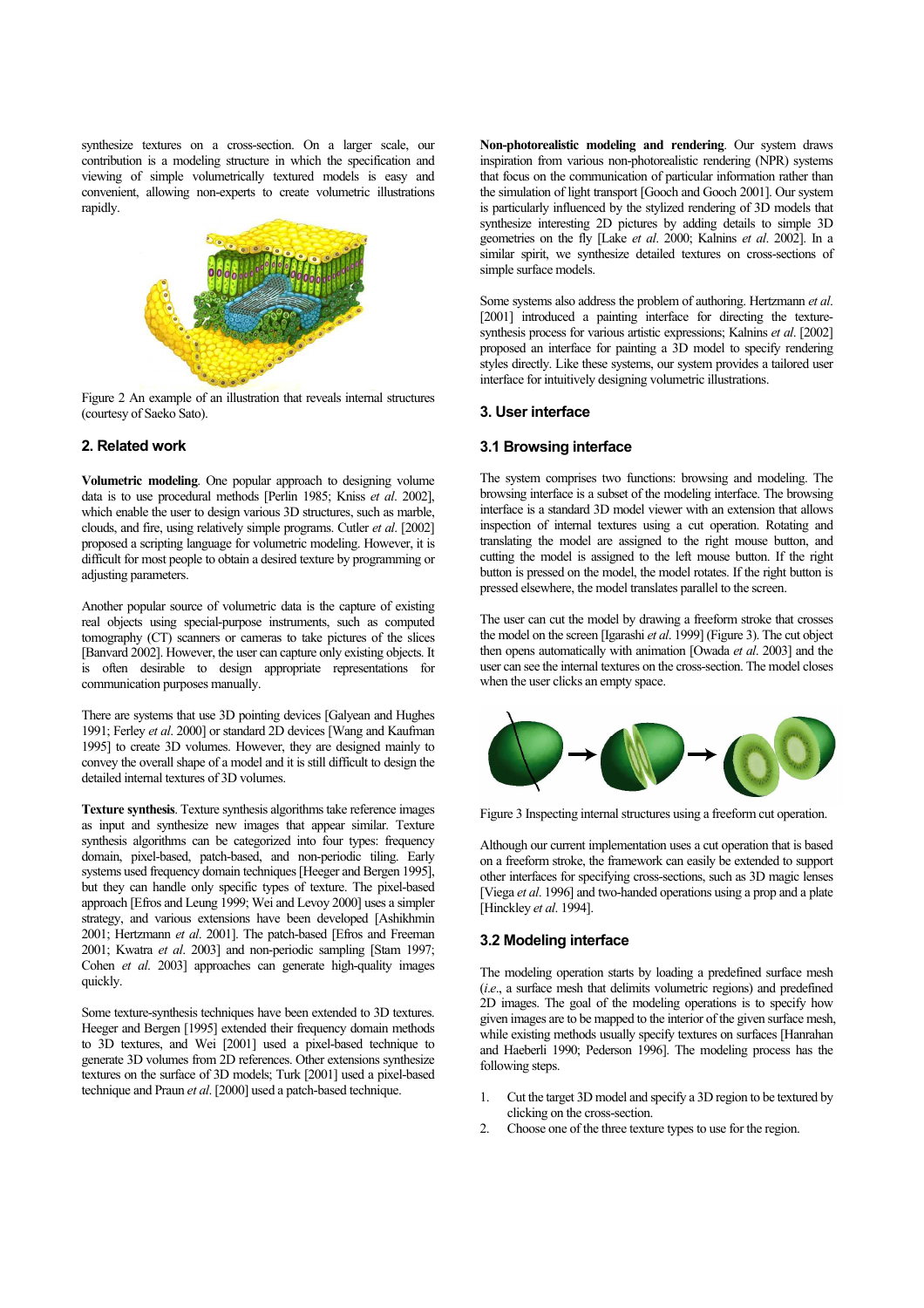- 3. Import a reference 2D image.
- 4. Establish the correspondence between the 2D reference image and the cross-section of the 3D model by providing the necessary guidance information.
- 5. Repeat steps 1-4 for each 3D region.

We explain each step in turn.

## *3.2.1 Specifying a region to be filled*

First, the user cuts the target surface mesh using the freeform cut operation. The cross-section reveals the internal structure of the model and can be divided into several closed regions. For example, a model of an egg might consist of a spherical surface mesh representing the yolk enclosed by a larger sphere representing the egg white. In this case, the cross-section has two regions. The user can simply click on the target region on the cross-section to specify the 3D region to be textured.

## *3.2.2 Selecting a texture type*

When the user clicks on the target region on the cross-section, the system opens a dialog box that is used to specify the texture type (Figure 4a). Once the user has specified the texture type, the system opens a separate pane that shows the reference image and a reference cube (Figure 4b). The reference cube is an intermediate representation that visualizes the relationship between the 2D reference image and the 3D region. Steps 3 and 4 differ slightly for each texture type. Therefore, we first introduce the three texture types and then explain the steps for each.



Figure 4 Window layout of the system for assigning textures to a model.

The current system supports three types of textures: isotropic, layered, and oriented (Figure 5). Isotropic textures have a uniform distribution in the 3D space with no dependency on position or orientation. All of the cross-sections of an isotropic texture look similar, regardless of their location or orientation. Examples include a sausage, a sponge, and any other material that consists of isotropic elements. Layered textures have varying appearances according to their position in the axial or radial direction. Examples include kiwi fruits, human skin, tree trunks, and leaves. Layered textures require depth information for the target 3D region. Finally, oriented textures are defined by both a reference image and a flow direction; the appearance of an oriented texture depends on the orientation of the cut-plane relative to the flow-direction (Figure 5c). Examples include muscle, plant stems (of monocotyledonous plants), and any other material that consists of bundled long fibers. The oriented texture requires that the flow orientation in the target 3D region be specified.

We do not claim that these three types cover all possible real-world textures. Some textures can be combinations of layered and oriented textures, and some have more complicated structures. We support these three types in the current implementation because they are relatively easy to understand, they can be specified with a simple interface, and they cover a wide range of interesting textures that are commonly seen in organic materials. Future work will investigate other types of texture filling.



Figure 5 Examples of texture types

# *3.2.3 Isotropic textures*

The user imports a reference image by dragging an image file and dropping it onto the source image area in the main window. The user can choose a specific region of the reference image by rubber banding. The selected region is immediately transferred to all faces of the reference cube and to the cross-section of the surface mesh using a texture-synthesis technique. No guidance information is required in this case (Figure 6).





## *3.2.4 Layered textures*

A layered texture requires additional guidance information in the surface mesh to specify the mapping between the image and the model. The user first draws two freeform strokes that correspond to the upper and lower bounds of the layer on the imported reference image (Figure 7, left). The first and last points of the two strokes are connected by straight lines to carve out a portion of the input image. Then, texturesynthesis techniques fill the side faces of the reference cube using the portion of the image as a reference (Figure 7, middle). The user then specifies two corresponding upper and lower bounds in the surface mesh by clicking a boundary or drawing a stroke on the cross-section (Figure 7, right). Clicking on the boundary selects the associated surface region and the stroke becomes the constraint on the crosssection (Figure 8).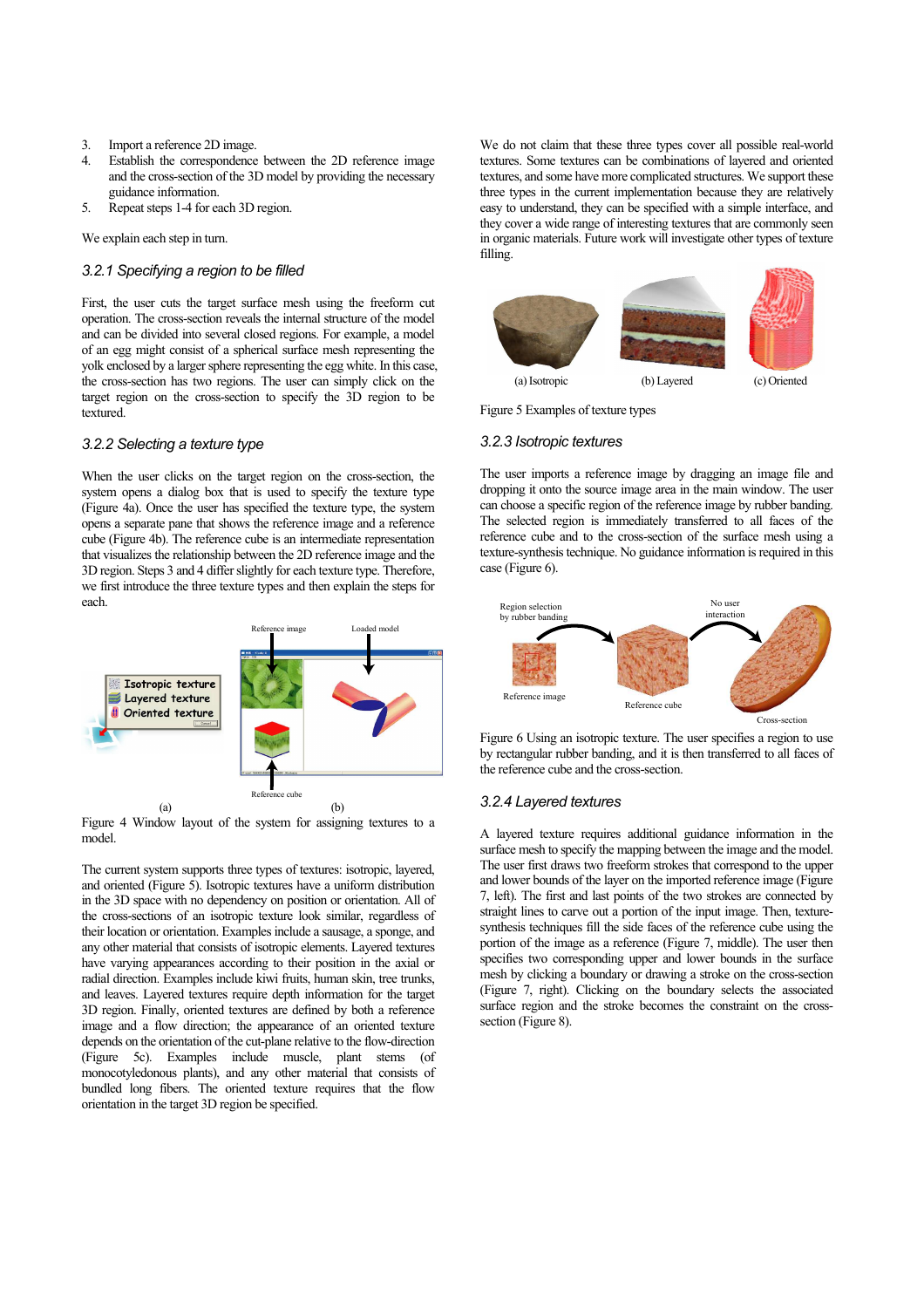

Figure 7 Using a layered texture. The red and blue marks on the reference image define the upper and lower bounds for the algorithm. The texture-synthesis techniques fill the side faces of the reference cube, using the image between the two marks as a reference. Similarly, the red and blue marks on the surface mesh define the upper and lower bounds. The texture on the cross-section is synthesized using the reference image as an example.



Figure 8 Clicking a boundary on the cross-section selects the associated surface region as the upper or lower bound (a). We assume that the user has predefined the correspondence between a boundary and a surface region (provided as a surface mesh). A stroke drawn in the interior of a cross-section becomes a bound on the cross-section (b).

# *3.2.5 Oriented textures*

An oriented texture has distinct appearances in cross-sections that are perpendicular and parallel to the flow orientation. Our current implementation asks the user to provide a reference image for the cross-sections perpendicular to the flow orientation. The reference image must be isotropic. The user specifies a rectangular region in the reference image using rubber banding. The system then synthesizes the top face of the reference cube using the selected region as a reference. Then, it generates a reference volume by sweeping the image vertically and shows textures for the cross-sections parallel to the flow orientation on the side faces of the reference cube.

We experimented with other strategies for specifying the reference volume. One let the user specify the images for the side faces of the volume, and the other let the user specify the images on both the top and side faces. We used Wei's [2001] volumetric texture-synthesis technique to synthesize the reference volume in these cases. We did not pursue this direction further in our current implementation because it was too slow and the quality of the resulting volume was unsatisfactory. However, it is sometimes desirable to specify the appearance of side faces, and in the future we will investigate efficient supporting strategies.

An oriented texture requires the user to specify the flow field across the target region as guidance information. This is done by drawing short arrows that represent local flow directions on the cross-section and surface of the region (Figure 9, right) [Turk 2001]. Our current implementation does not allow the user to draw arrows that are not parallel to the cross-section. Therefore, the user should cut the model parallel to the desired flow orientation.



Figure 9 Using an oriented texture. The user specifies a region to use by rectangular rubber banding, and it is then transferred to the top face of the reference cube. The system generates the side faces by sweeping the image on the top face vertically. The user draws short arrows on the cross-section to specify the flow orientation.

# **4. Algorithms**

This section describes the algorithms and implementation details for synthesizing a texture for a given cross-section using the reference images and the associated guidance information. The cutting operation cuts the model by sweeping a user-drawn 2D stroke in the direction perpendicular to the screen (we use orthogonal projection). Using this curved plane, a model is divided by CSG operations [Hoffman 1989]. The parametrization of the cross-section is given as follows: the y-axis is defined along the cutting stroke and the x-axis is defined along the sweeping direction. The starting point of the stroke becomes  $y=0$  and the corner of the model's bounding box nearest the screen becomes x=0. The imported surface mesh is scaled so that the size of the bounding box equals 1, and the pixel size of the synthesized texture is 1/150~1/400 in our current implementation. A cross-sectional bitmap is obtained by synthesizing the pixel color at each grid point on this parameterized cross-section within a rectangular region that covers the model's bounding box. If the user wants to change the scale of the synthesized texture, the original image must be scaled beforehand. We describe our texture-synthesis algorithms for each of the three texture types.

# **4.1 Isotropic textures**

An isotropic texture has no dependency on position or direction. Therefore, we simply use a standard 2D texture-synthesis algorithm to construct a 2D texture image for the cross-section [Wei and Levoy 2000; Cohen *et al*. 2003; Kwatra *et al*. 2003]. The system uses the selected region in the original reference image as the reference for the synthesis directly. The reference cube exists only to give feedback to the user. Note that there is no guarantee of obtaining exactly the same image when a model is cut twice at the same cross-section. However, since our aim is to convey a volumetric impression rather than to generate consistent volumetric data, we believe that this simple approach is sufficient.

#### **4.2 Layered textures**

A layered texture has an appearance that varies according to the depth. Therefore, the algorithm needs depth information for each pixel in the reference image and target cross-section. Figure 10 illustrates the overall process. The system generates a reference control map for the reference image and a target control map for the cross-section. A control map is a grayscale 2D image in which the floating-point pixel values indicate associated depth values.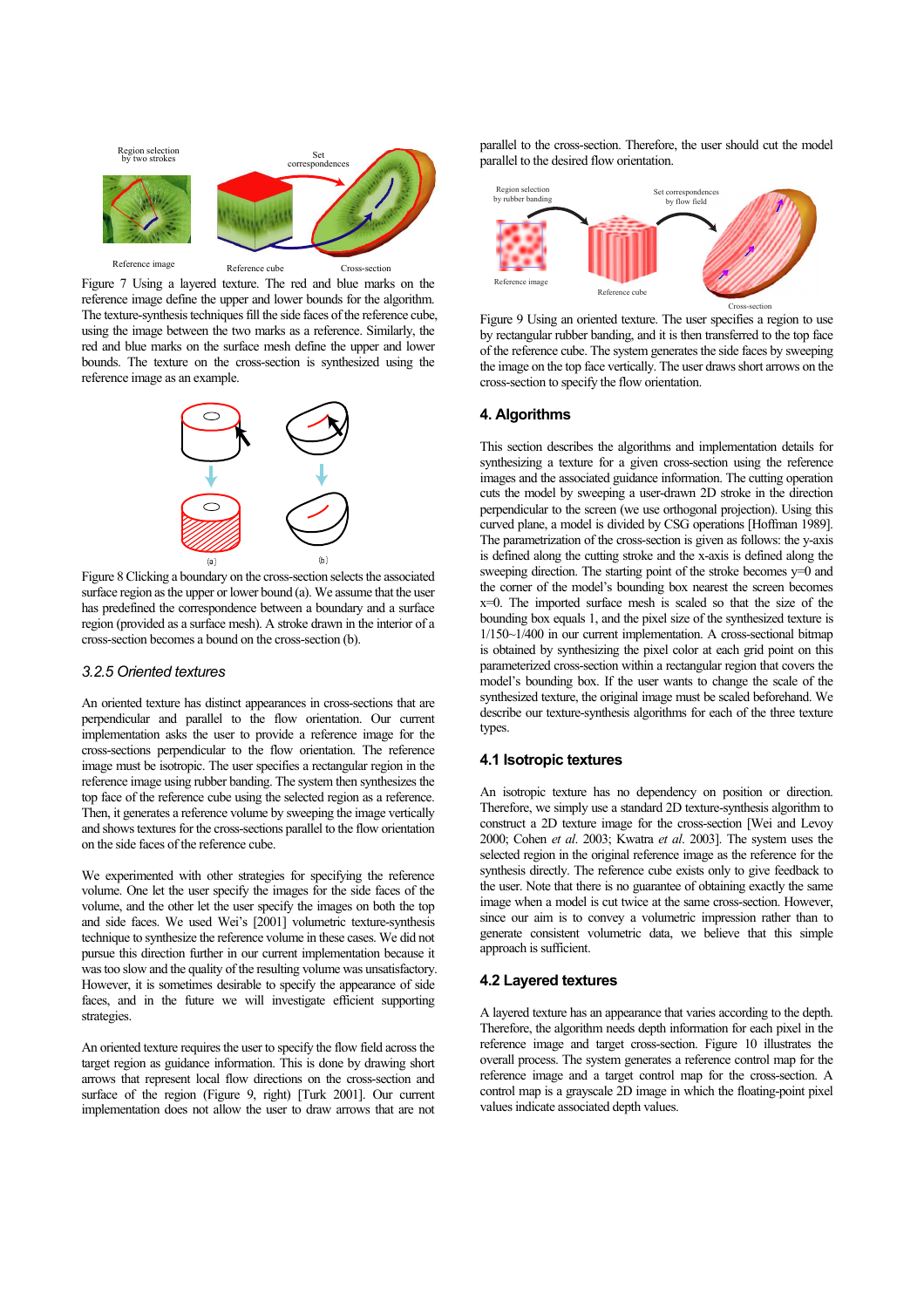The grayscale values of the reference control map represent a smooth 2D depth field constrained by the two bounds provided in the reference image. The mark for the upper bound (red curve in Figure 10) is associated with depth value 0 and that for the lower bound (blue curve in Figure 10) is associated with depth value 1. We use a 2D thin-plate interpolation technique [Turk and O'Brien 1999] to compute this smooth 2D depth field (reference control map in Figure 10). The depth field is given as a continuous function that returns a scalar value for a given 2D position. This function is sampled on each pixel location on the reference control map, which has the same resolution as the reference image.



Figure 10 Overview of texture synthesis for layered textures. The system synthesizes the texture bitmap for a cross-section by using the reference image, the reference control map associated with the reference image, and the target control map associated with the target texture.

To construct the target control map, the system first computes a 3D scalar field using the user-defined upper and lower bound 3D geometries as constraints. The upper-bound geometry (a surface region or a line in 3D space) is associated with depth value 0 and the lowerbound geometry is associated with depth value 1. Again, we use Turk and O'Brien's [1999] 3D thin-plate interpolation technique to construct this smooth 3D scalar field. When the user cuts the model, the system generates a 2D target control map by sampling the aforementioned 3D depth field on the cross-section.

Given the reference image, reference control map, and target control map, it is now possible to start the texture synthesis process using a pixel-based technique. This synthesis process is similar to field distortion synthesis, which is used for texture synthesis on surfaces [Turk 2001; Zhang *et al*. 2003]. The differences are as follows (also see Figure 11):

- 1. An orientation field is computed from the target control map as the gradient direction in the target control map.
- 2. Each pixel in the reference image also has an orientation computed as the gradient direction in the reference control map. The neighboring structures are computed according to this orientation.
- 3. The order of synthesis is determined using the depth value of pixels.
- 4. When synthesizing a pixel in the target image, the search space in the reference image is restricted by the depth value of the pixel being synthesized; pixels whose depth value equals that of the synthesizing pixel are subject to the search. In our implementation, real-valued depth values are discretized into 32 levels and the pixels are indexed according to the discretized scalar level during preprocessing.



Figure 11 Computing the pixel color in the synthesized texture. First, the system rotates the neighborhood of the target pixel so that the gradient of the target control map matches that of the reference control map. Then, the system compares the rotated neighborhood of the target pixel with that of the reference image around a pixel whose gray-scale value in the reference control map is identical to the gray-scale value in the target control map.

# **4.3 Oriented textures**

The synthesis process for an oriented texture requires a 3D reference volume and a flow field defined in the 3D region in the surface mesh. As already discussed, the 3D reference volume is obtained by sweeping the top face of the reference cube vertically. The top face is synthesized using the selected region in the reference image as the example. The reference volume is oriented vertically (each pixel in the reference volume is associated with a vertical flow vector) and the size of the reference volume is 64 64 64.

The construction of the 3D flow field again uses the thin-plate interpolation technique [Turk and O'Brien 1999], employing userdefined arrows as constraints. A smooth scalar-valued interpolation function is constructed for each xyz component. The flow field is constructed by combining them and normalizing the resulting flow vectors. This approach can produce singular points where no flow is defined. However, singular points rarely appear on the cross-section in our system because the user cuts the model using a freeform stroke. When singular points do appear, we assign a random orientation to the pixel. After obtaining the 3D flow field, the system generates a 2D target control map for the given cross-section (each pixel is associated with a flow orientation) by sampling the flow vectors along the crosssection.

At this point, we have the 3D reference volume (associated with vertical flow orientation) and the 2D control map for the cross-section that contains the flow vectors for each pixel. Given this information, the system computes the color for each pixel in the cross-section by finding a pixel in the reference volume that has a similar neighborhood [Wei and Levoy 2000]. The similarity of neighbors is computed as follows. The neighborhood of the pixel on the cross-section is approximated by a small flat rectangle. For each pixel in the reference volume, the system samples the neighborhood in a corresponding small flat rectangle whose slant angle (angle between the rectangle and the vertical flow vector) equals that of the rectangle on the cross-section (Figure 12). Rotation about the flow vector does not matter, because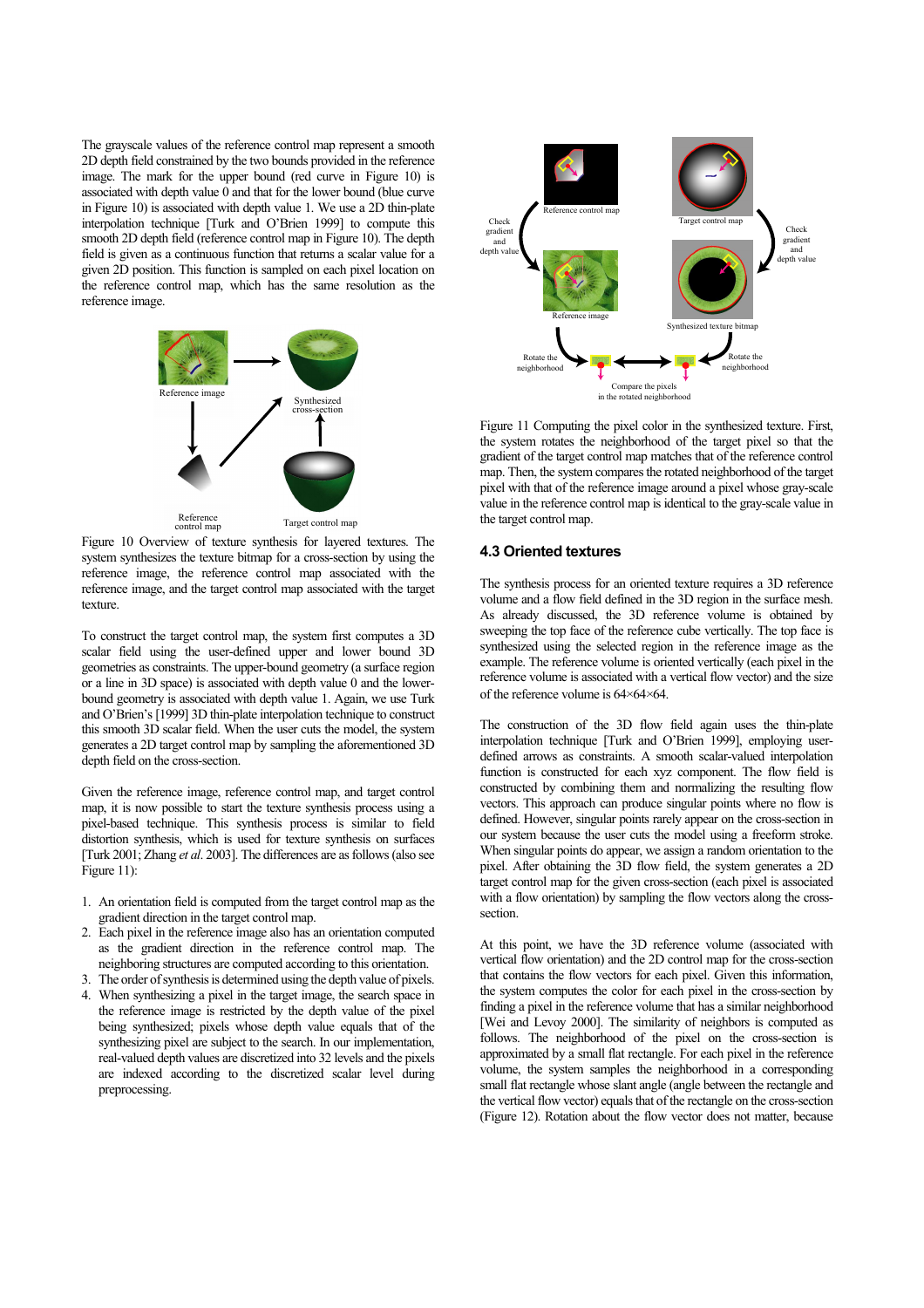we assume that the reference volume has an isotropic structure on cross-sections perpendicular to the flow orientation.

Given the rectangle on the cross-section and that in the reference volume, the system can now compare the similarity between the two.

Ideally, the system should sample every possible small rectangle in the entire reference volume. For performance reasons, however, the system samples pixels in a slanted 2D square region at the center of the reference volume and uses the resulting image as a reference for standard 2D texture synthesis. In our current implementation, the size of the square is 45 45 (to fit within the reference volume completely). We further reduce the computation time by caching the sampled image using discretized slant angles as keys (a discretization step is  $\pi/32$ ).



Figure 12 Finding pixels that have a similar neighborhood in the reference volume for each pixel in the cross-section.

### **5. Results**

Figure 13 shows some volumetric illustrations that were created using our system. The amount of data in the models, time for design, and time for synthesizing the cross-section are summarized in Table 1. For isotropic and oriented textures, we used a three-level multi-resolution pyramid with a  $3\times3$  square neighbor for lower resolution and a  $5\times5$  Lshaped neighbor for higher resolution. For layered textures, we used a  $3\times3$  square neighbor for lower resolution and a  $5\times3$  rectangular neighbor for higher resolution. We used a laptop computer with a Pentium M 1.6-GHz processor and 1 GB of RAM. Although in some cases it took more than 10 seconds to obtain the result for the finest resolution, this did not impede the interactive modeling process because progressive synthesis of cross-section images frees the user from waiting for the final result each time. Since the resolution of the cross-section is approximately 300 300, the quality is comparable to that of 300<sup>3</sup> colored voxels, which would require approximately 80 MB of storage.





(b) Bamboo



Figure 13 Results

| Title           | Amount of data<br>(without)<br>compression) | Modeling time<br>(excluding<br>mesh editing) | Synthesis<br>time |
|-----------------|---------------------------------------------|----------------------------------------------|-------------------|
| Meat $(Fig. 1)$ | $622$ kb                                    | 90 <sub>sec</sub>                            | 22 sec            |
| Cucumber        | 53 kb                                       | 40 sec                                       | 4 sec             |
| Bamboo          | 291 kb                                      | 30 <sub>sec</sub>                            | 14 sec            |
| Stomach         | 402 kb                                      | 15 sec                                       | 18 sec            |
| Tooth           | 307 kb                                      | 120 <sub>sec</sub>                           | 32 sec            |

Table 1 Statistics for the example models

#### **6. Conclusions and future work**

We described a modeling and browsing system that adds internal textures to a surface mesh. The user provides 2D reference images and a surface mesh with simple guidance information that specifies the correspondences between them. When the user cuts the model, the system synthesizes cross-sectional images using 2D texture-synthesis techniques. This system would be useful for conveying volumetric information, such as between a teacher and students, a doctor and a patient, or a virtual-reality content-provider and consumers. Although the lack of real volumetric data makes some applications impossible, such as translucent rendering or volumetric simulation, our lightweight data representation may well be useful in many applications.

Nevertheless, our system has several limitations. One is the computational cost. A layered texture rotates the neighbors so that the gradient of the target control map matches that of the reference control map, while an oriented texture generates a 2D reference image by slicing the reference volume at an appropriate angle for each pixel. These processes require more computation than standard texture synthesis. The quality of the synthesized image also requires improvement, in part because of the cascading resampling and resulting distortion. In future work, we will improve both the performance and quality of the overall process.